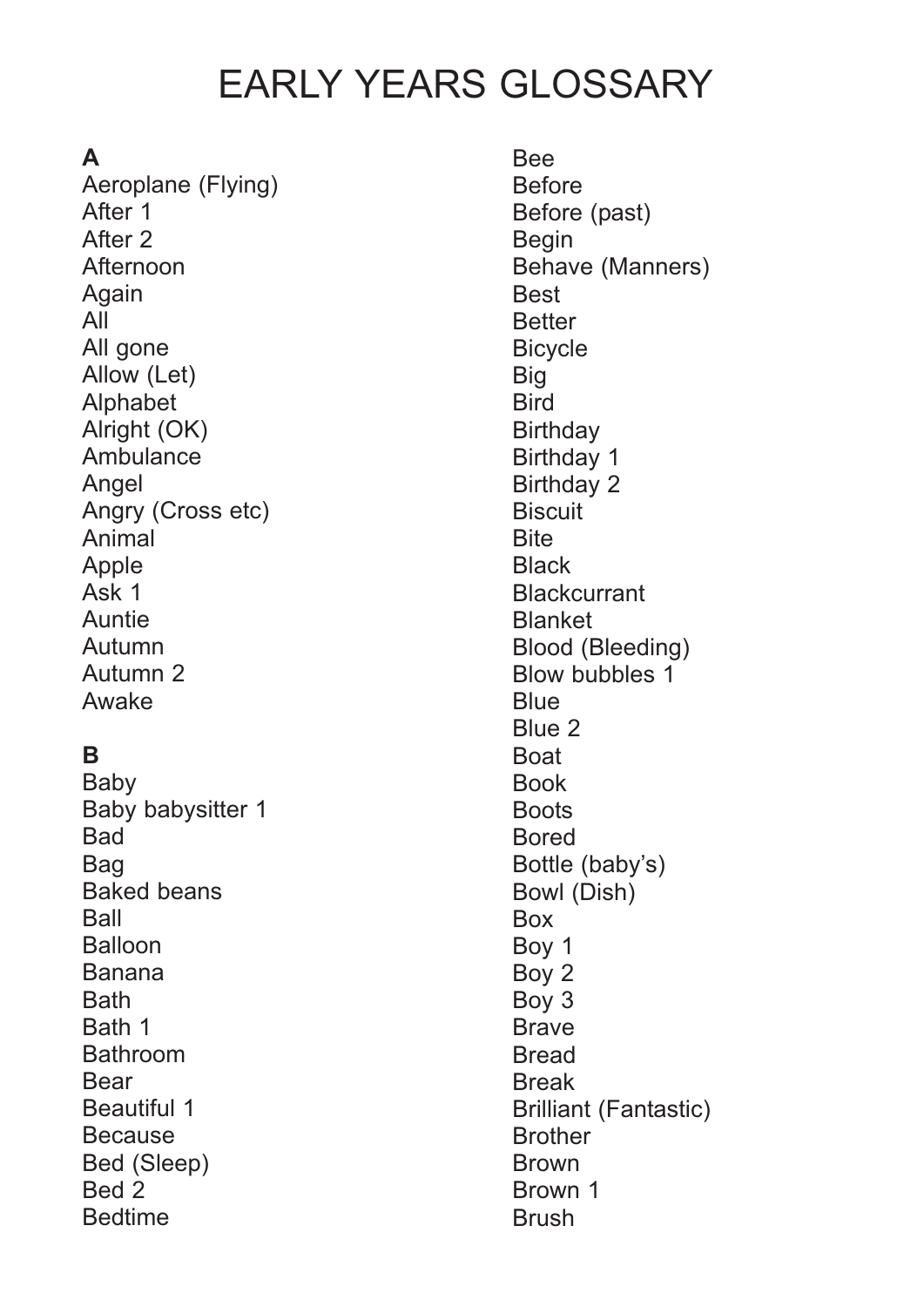Bucket and spade Building blocks **Bus** Bus 1 **Busy** Butter (Spread) **Butterfly** Bye (Goodbye)

#### **C**

Cabbage **Cake** Can (Able) **Candle** Candle2 Can't Car Caravan 1 **Careful** Carrot **Castle** Cat **Catch Caterpillar** Cereal (eat with spoon) Chair (Sit down) Change 1 **Chapatti** Cheek **Cheese Cherry** Chew Chicken (Hen) Child Children **Chimney Chips Chocolate** Choose (Pick) Christmas Christmas tree **Church** Cinema

Circle (circle time) Clean Clever Climb Clock Clothes Cloud (Cloudy etc) Clown Coat Cochlear Implant **Coffee** Cold (Winter) Colour 1 Comb Come Computer 2 Cook **Cornflakes Cough Countryside** Cousin Cow **Cracker** Cream (rub on) **Crisps Crocodile Cry Cuddle** Cupboard **Curry Custard Cut** Cut & stick Cut (self)

#### **D**

Daddy 1 **Dance** Danger 1 **Daughter** Day (Light) Deaf Deaf 1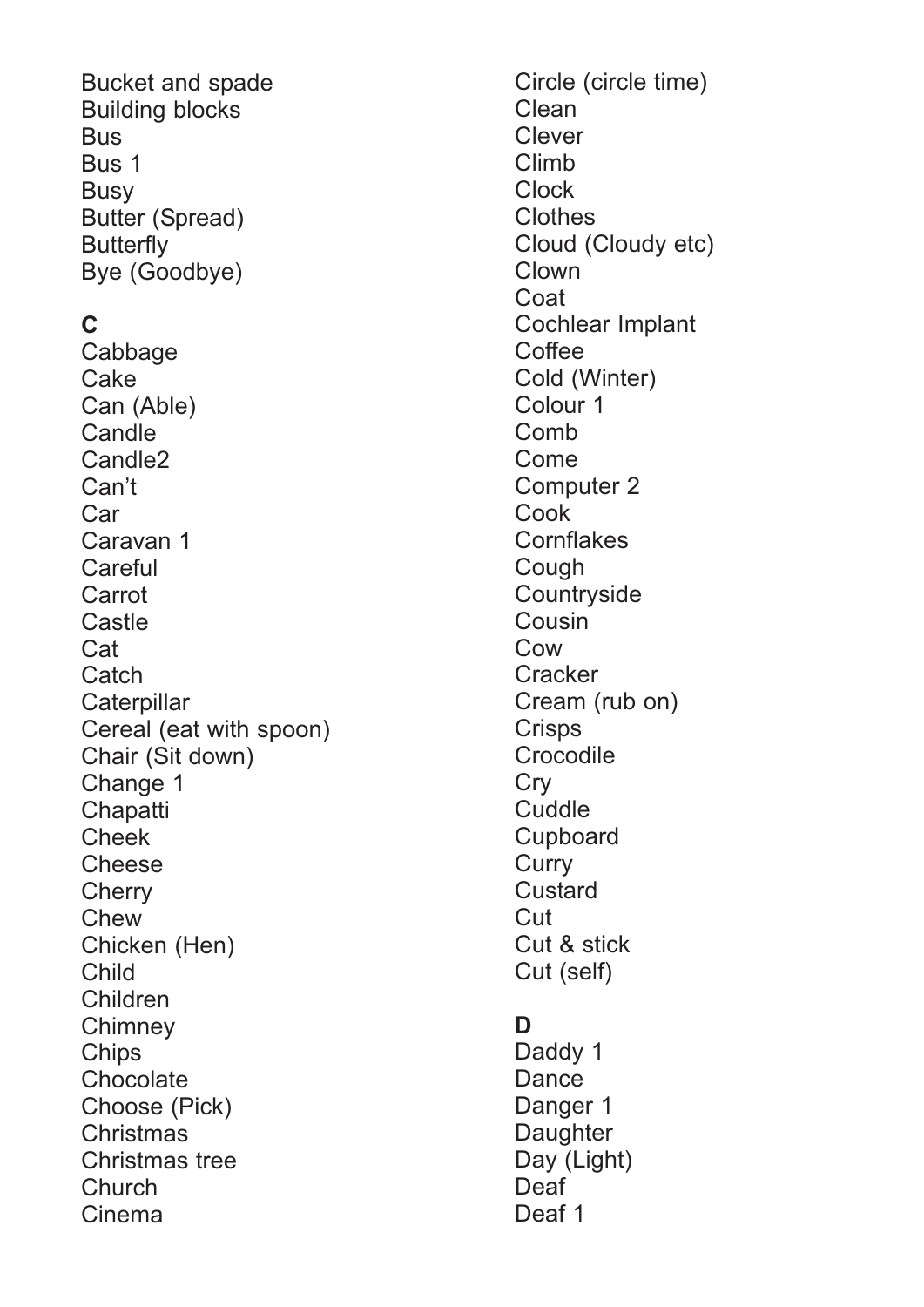Decorations (eg Christmas) Deer (Reindeer) **Dentist Different Digger Dinner** Dinner lady Dinner time Dinosaur **Dirty** Dirty 1 Doctor 1 Dog Doll (baby) Dolphin **Donkey** Don't like Don't touch Don't want Don't (No) Down Draw **Dress** Drink Dry **Duck** Dummy 2 **Dungarees** 

#### **E**

Easter Easter egg Easy Eat (Food) Egg (boiled) Eight 1 (child) Eight 2 (child) **Elephant** Enough Evening (Dark, Night) Excited (Keen) **Excuse** 

**F** Fall Family Family 1 Fantastic (Brilliant) Farm (Farmer) Father 1 (Dad, Daddy) Father Christmas Favourite 2 Fed up Feed Feel Finish Finish 2 Fire 1 (Fireplace) Fireworks Fish Fish and chips Five Flower Food time (Snack time) Football 1 Forest (Woods) Fork Four Fox Fridge Friend Frightened (Scared) Frog Frog 1 **Fruit** Fruit 1 Full up (Enough)

#### **G**

Garden 2 Gentle (Softly) Gentle 1 Get Get dressed Get ready Gift (Present)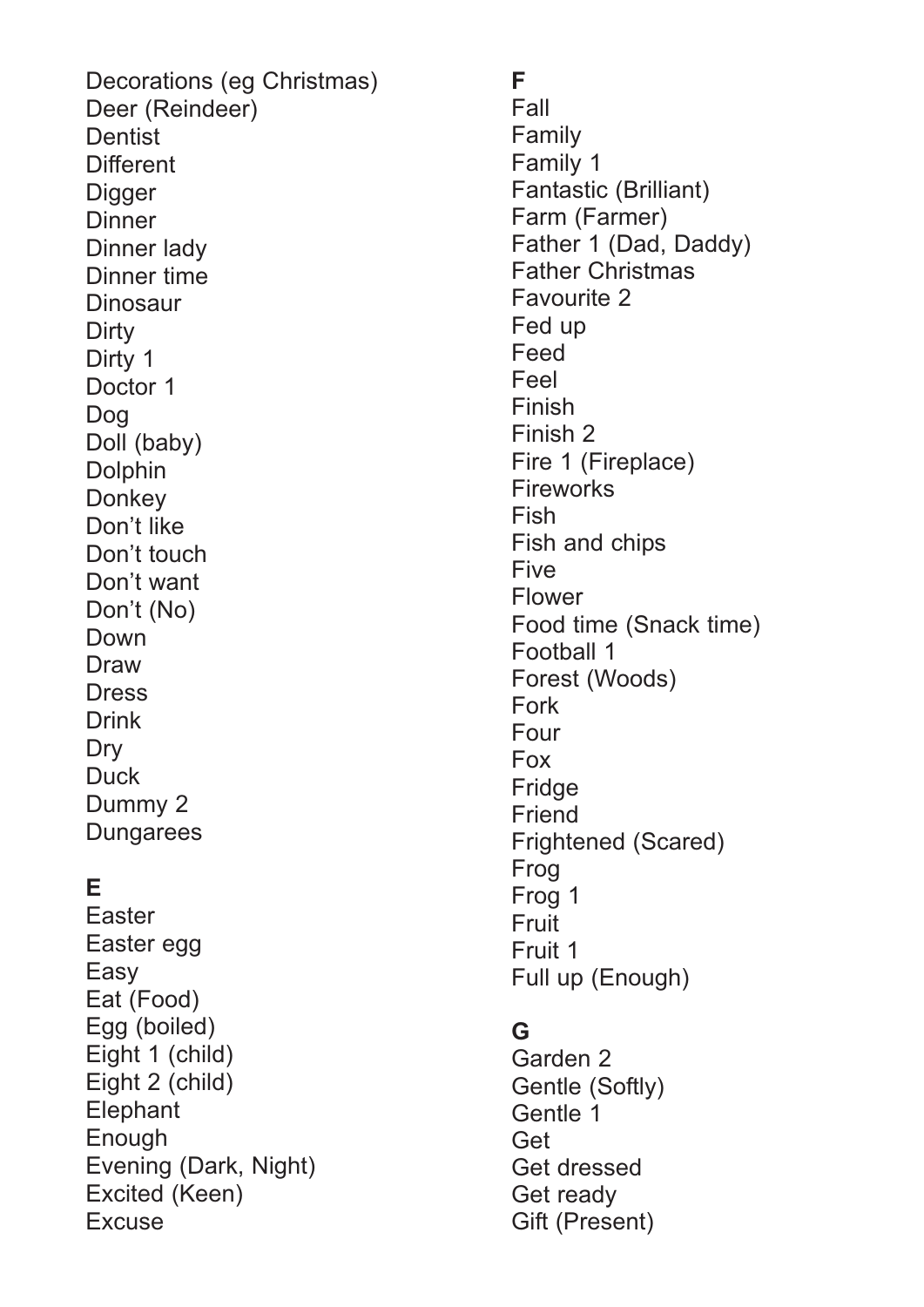**Giraffe Girl Give** Give me **Glove Glue** Go (Went) Goat God Gold (Golden) Good (Hello) Grandfather (Grandad) Grandmother (Grandma) Grape Grass Gravy Green Green 3 Green 5 Grey 2 Ground (Land) Guinea pig

## **H**

Hamster Happy (Enjoy) **Hard Hat Have** Have to **Hear** Hearing (person) Hearing aid Hedgehog **Helicopter** Helicopter 1 Hello (Hi) **Help** Help me **Hide** High chair Hippopotamus

Holiday 1 Holiday 2 Home Home time **Horse Hospital** Hot Hot chocolate Hot weather **House** How are you? (Well, Fine) How many? How old? **Hungry** Hungry 1 Hurt (Sore)

#### **I**

I (me) Ice Ice cream Ill In Injection (Jab) Insect (Creepy crawly) Inside iPad

#### **J**

**Jealous** Jeans **Jelly** Jesus Jig saw Juice Juice 1 Jump **Jumper** 

#### **K**

Ketchup Key Kiss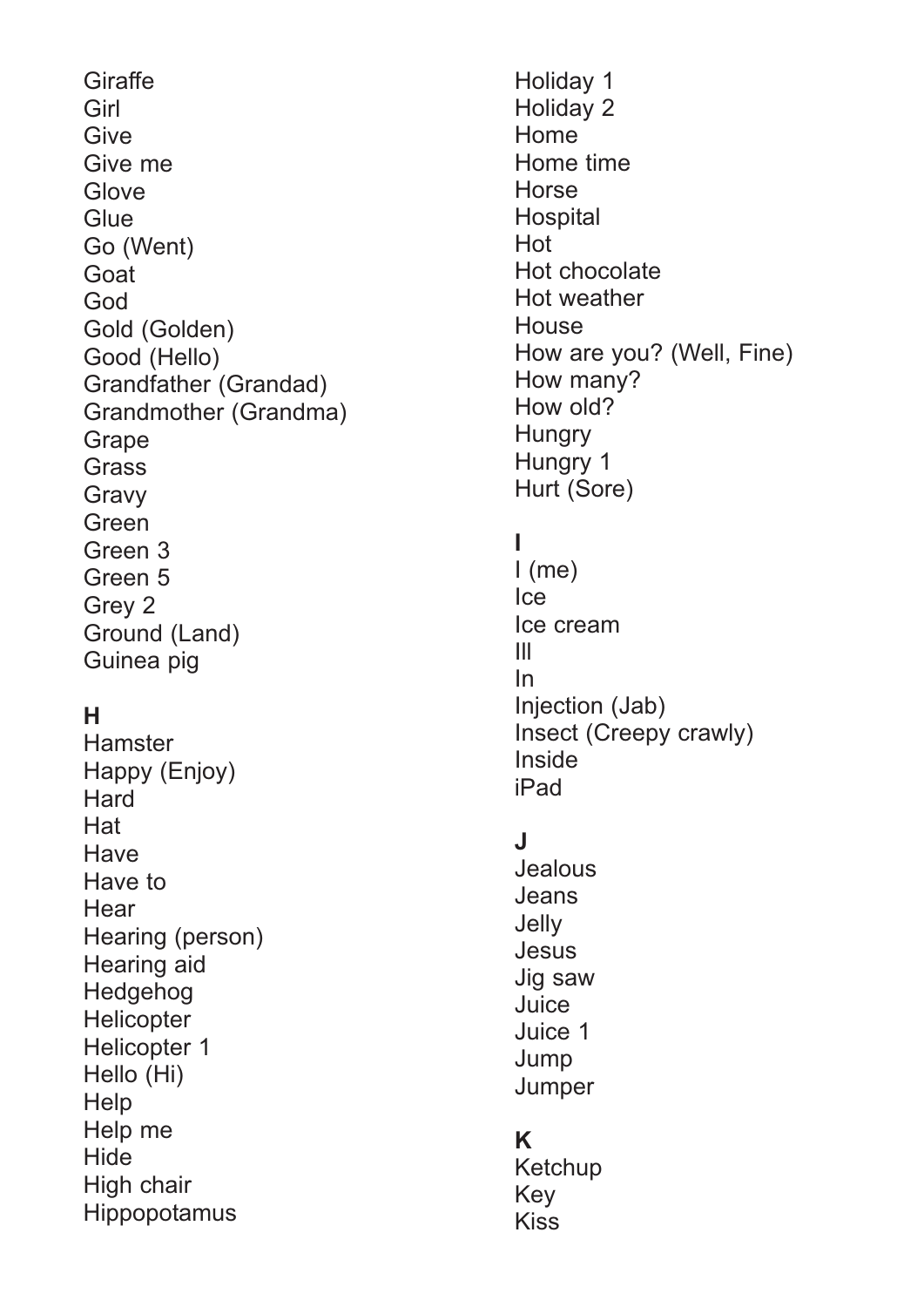Kiss 2 (Blow kiss) Kitchen Knife

# **L**

Lake Laugh Leaf Library Light (Lamp) Lightning (Electric) Like (Fond of) Line up (Queue) Lion Listen Little (Small) Little 1 (eg child) Live Lolly Long time (Ages) Look at Look at me Lose Lots 1 Love Love you Lovely (Nice, Sweet, Tasty)

#### **M**

Magic 1 Make Man Many Me (I) **Meat** Medicine Medicine 1 Milk 1 Milk 4 Mine (My) Mirror Mistake 1 **Money** 

**Monkey** Moon More Morning 1 Mother (Mum, Mummy) Mother 1 (Mum, Mummy) **Motorbike Mouse** Music Music 1

#### **N**

Name Nana **Nappy** Nappy 1 Nearly (Soon) New 2 Next (Your/My turn) **Nice** Night (Dark, Evening) Nine 1 (child) Nine 2 (child) No Noisy (Loud) Not Not yet (Wait) Nothing 2 Now (Today) **Number Nurse Nursery** 

#### **O**

Old 1 One **Open** Orange (colour/fruit) **Outside** Owl Owl 1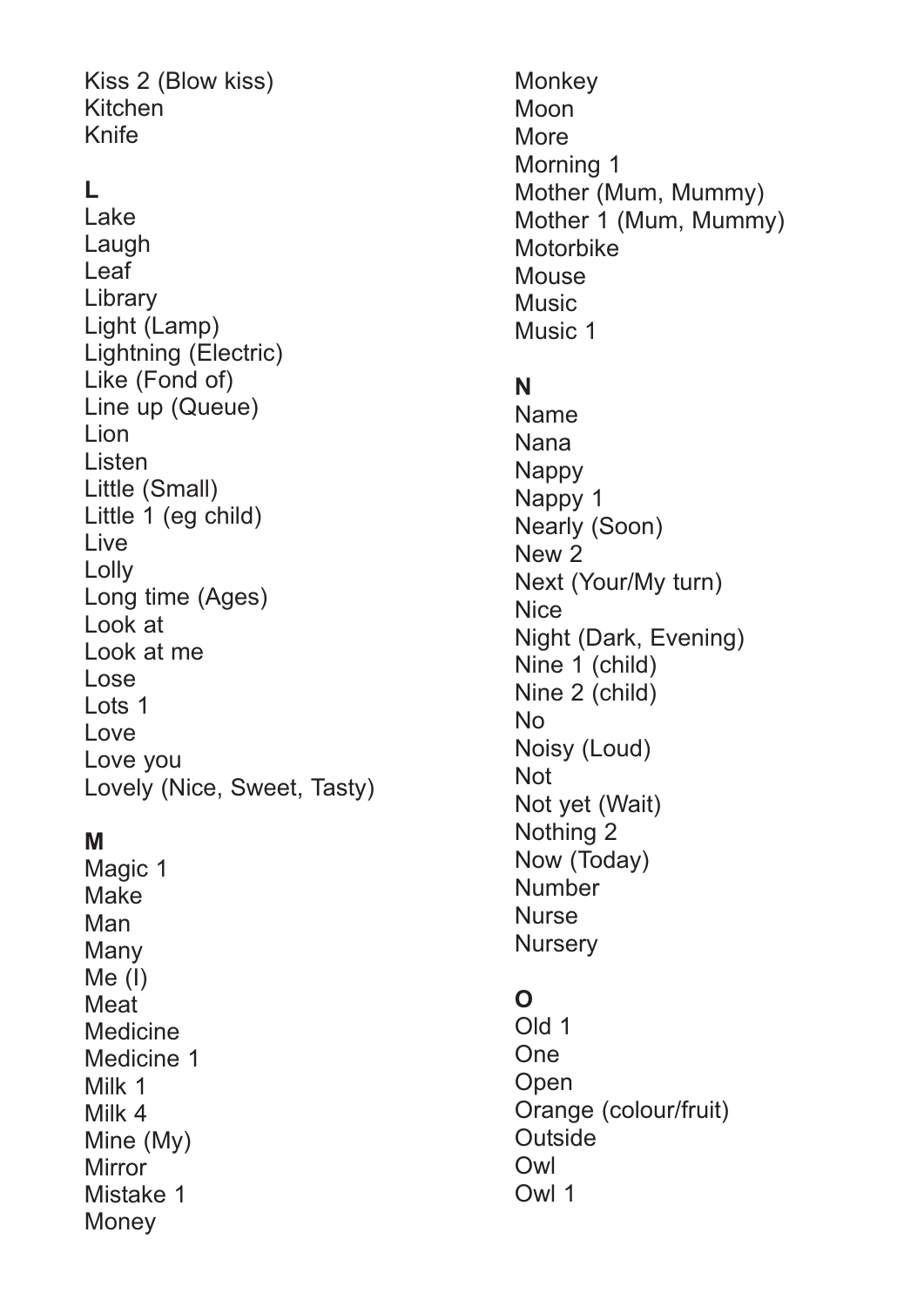# **P**

Paint Pants Park Park 1 Parrot **Party** Pasta Pear Penguin People People 2 Pet Picnic **Picture** Pig Pink Plaster Play Playtime Please Pleased Plug (electric) Plum **Police** Pond (Puddle) Poo Poo 1 Poorly 1 Potato **Potty** Pudding (Dessert) Purple Purple 2 Push Pushchair (Buggy, Pram, Trolley) Put Put away 1 Pyjamas

# **Q**

Question Quick (Quickly, Hurry) Quiet (Quietly)

## **R**

Rabbit Rain Rainbow 1 Rattle Read Read 1 **Ready** Red Rest Rhinoceros Rice Right River Road 1 Roundabout Rude Run

## **S**

Sad Sad 1 Safe (Safety) Same (Like) Same 1 (Also, Too) Sand Sandwich Sandwich 1 Sausages Say (Tell) Scared (Afraid) Scarf **School** School 1 School 2 **Scissors** Scooter Sea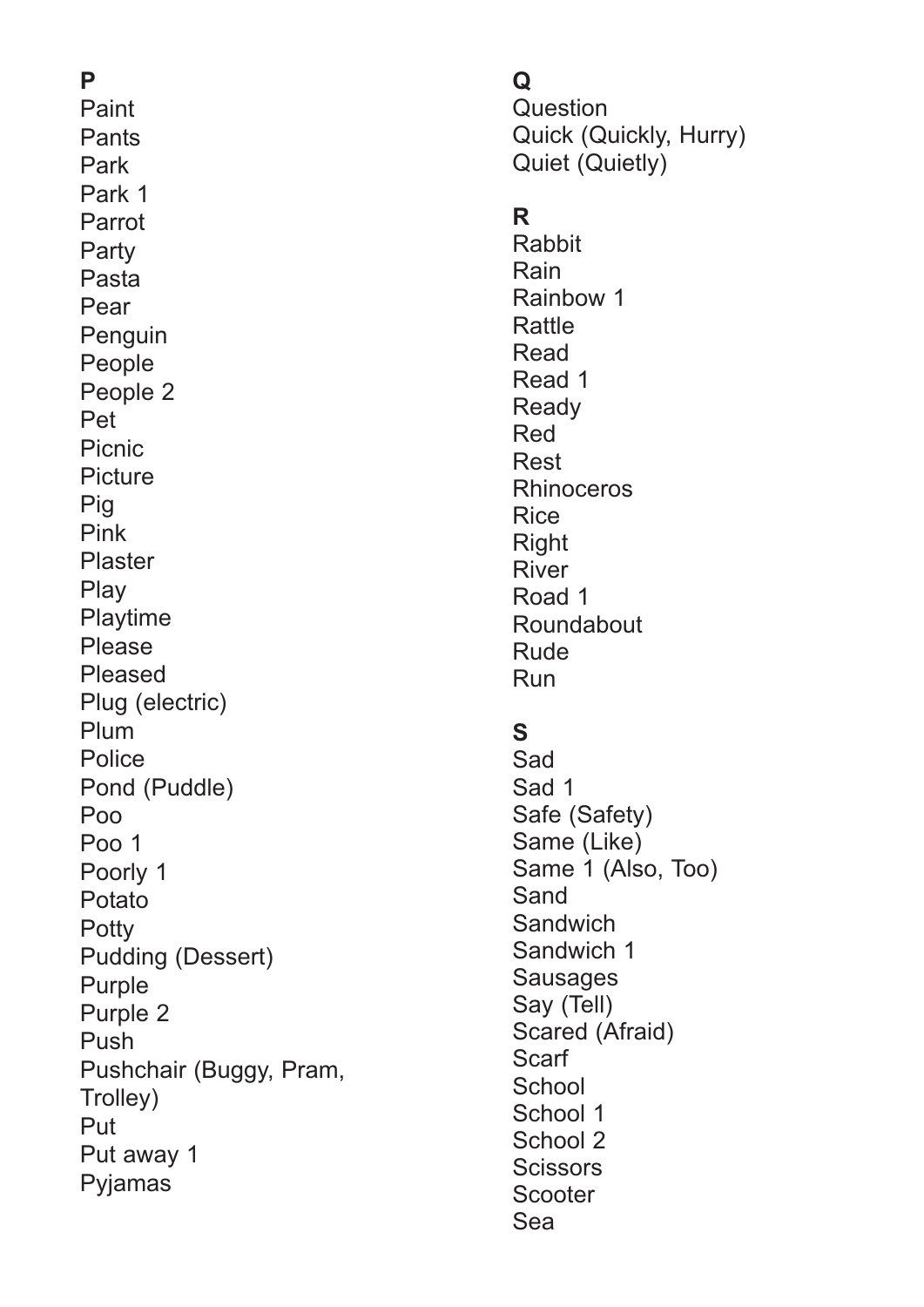Seasons See (Saw, Seen) See you later Seven 1 (child) Seven 2 (child) Share (Divide) Sheep (Lamb) **Shepherd** Shock (Surprise) Shoe Shop **Shopping** Short 1 **Shorts** Shower Shy **Sick** Sign Silver Sing (Song) Sister Sit down Six 1 child Six 2 child **Skipping Skirt** Sky (Heaven) Sleep (Asleep) **Sleigh** Slide Slow (Slowly) Smile Snail Snake Snake 1 Snow Snowman **Socks** Sofa Son **Sorry** Spider

Spring Squirrel **Stand Star Stars** Stay (Stop there) Stop (Finish) Stop 1 (Halt, Wait) **Storm** Story 1 **Strawberry** Summer Summer 1 (Warm) Sun (Sunny) **Surprise** Swan Sweet **Sweets** Swim Swimming pool Swings

# **T**

T-shirt 1 Table (Flat, Floor) Tablet (Pill) Talk 3 (Chat) Tall (High) Tea **Teacher** Teddy bear **Teething** Ten Thank you Thirsty (Dry) **Three Thunder** Tidy 1 (Tidy up) **Tiger** Time **Tired**